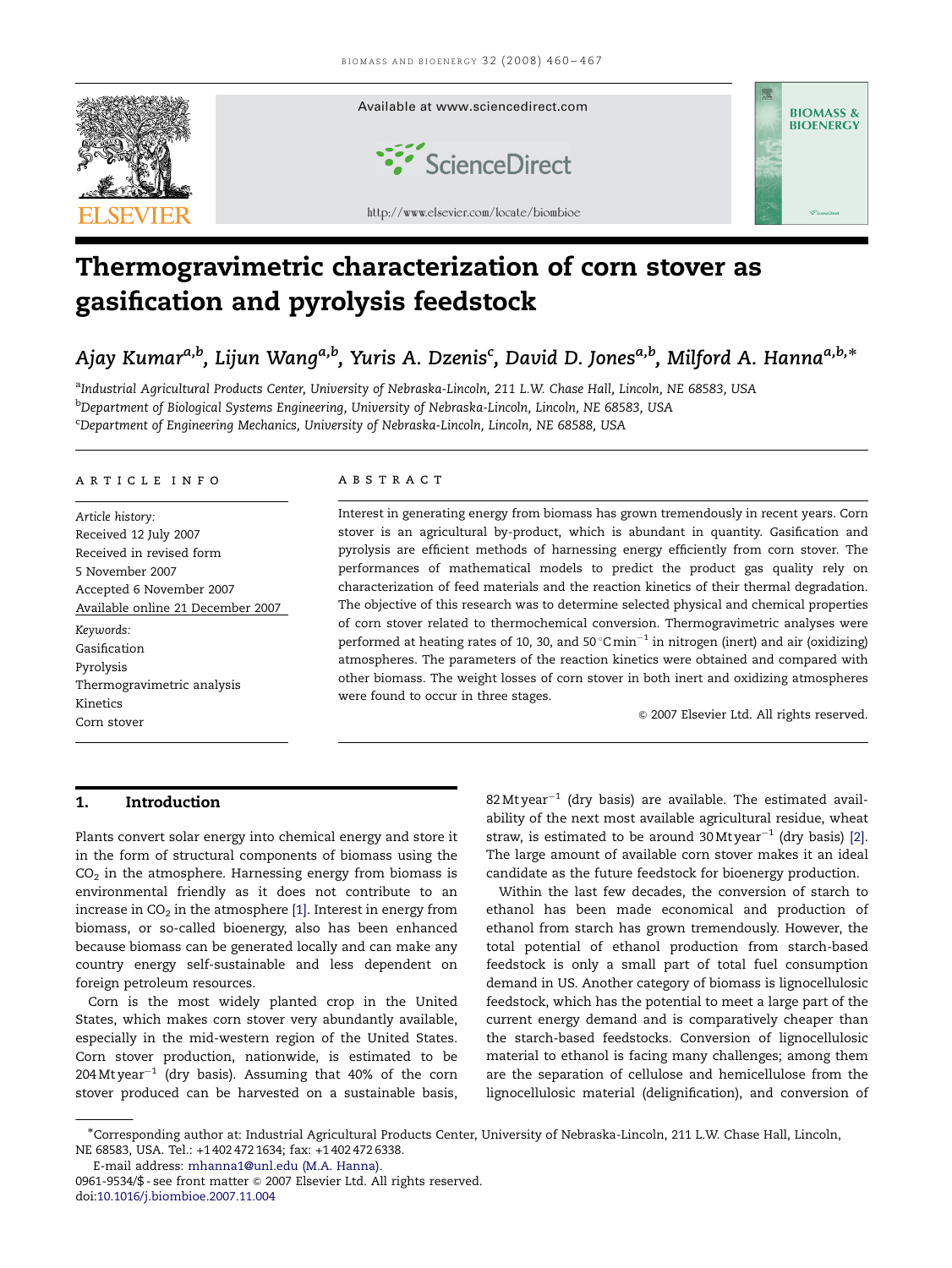cellulose and hemicellulose to fermentable sugars and then to ethanol via fermentation. The process of making this economical is still being studied [\[3\].](#page-6-0)

Gasification is a thermochemical process by which any carbonaceous feed can be converted to gaseous products with useable heating value (primarily carbon monoxide and hydrogen in a controlled oxidizing atmosphere). Pyrolysis is a sub-category of gasification, the difference being this process takes place in an inert atmosphere (generally nitrogen) [\[4\]](#page-6-0).

Gasification and pyrolysis can convert lignocellulosic materials to synthesis gas (syngas) without the need for delignification. Synthesis gas can be further converted to other chemicals (by various reforming processes) or fuels (by the Fischer–Tropsch method) or hydrogen can be separated for fuel cell application. As compared to combustion, gasification can utilize the feedstock efficiently producing a variety of compounds for replacing petrochemical-derived products. One more advantage of gasification, as compared with other bioenergy generation techniques, is its ability to utilize a wide range of feedstocks ranging from any plant residue, organic by-product (with protein, lignin or oil) of industry or even municipal wastes. So, gasification and pyrolysis are considered viable options for processing biomass feedstocks, which cannot be fermented to ethanol technically or economically.

Mathematical modeling to predict the product gas qualities during gasification and pyrolysis requires the knowledge of reaction kinetics of the volatilization of biomass and subsequent reactions. Thermogravimetric analysis (TGA) is very useful in determining the reaction kinetics of gasification and pyrolysis. It has been used extensively for the characterization of various feedstocks. Researchers have used this method to determine the kinetics parameter for rice husk in an oxygen atmosphere [\[5\],](#page-6-0) bagasse in a nitrogen atmosphere [\[6,7\],](#page-7-0) forestry wastes in a nitrogen atmosphere [\[8\]](#page-7-0) and rapeseed straw and stalks in a nitrogen atmosphere [\[9\].](#page-7-0) However, there is a lack of kinetics information on gasification or pyrolysis of corn stover. The objectives of this project were to obtain properties of corn stover related to thermochemical conversions, and to determine and analyze the reaction kinetics of corn stover in inert and oxidizing atmospheres using a thermogravimetric technique.

## 2. Material and methods

#### 2.1. Biomass sample preparation

Corn (Zea mays) stover without any corn cob was collected from the University of Nebraska Roger's farm near Lincoln, NE, soon after grain harvesting at maturity in October 2006. The stover was ground with a Thomas Wiley Mini-Mill (Thomas Scientific, Swedesboro, NJ) to pass through a #20 sieve.

## 2.2. Physical property measurements

The moisture contents of the samples were measured using a Halogen moisture analyzer (Mettler-Toledo Inc., Columbus, OH). ASABE Standard S319.3 was used to determine the size distribution of the ground samples (ASABE standards, 2006).

#### 2.3. Energy content

The energy contents of the samples were measured using an adiabatic oxygen bomb calorimeter (Model: 1241, Parr Instrument, Moline, IL). The energy content of the dry matter was then calculated. The ground samples were first put into gelatin capsules for combustion in the calorimeter but it was observed that all of the samples did not combust completely. So, the ground samples were pelletized into short cylinders 3.92mm long with tapered edges with a maximum diameter of 15.6mm. In this way, the ground sample was compacted from an original average density of 180 to 1181 kg  $\mathrm{m}^{-3}$ . The pellet was then combusted to determine energy content.

## 2.4. Ultimate analysis

Elemental compositions of the samples were measured by Midwest Microlab, LLC (Indianapolis, IN, USA). Carbon, hydrogen and nitrogen compositions were performed by combustion at 990 °C using the elemental analyzer. Oxygen was determined gravimetrically by pyrolysis at  $1200^{\circ}$ C. Sulfur was determined via flask combustion and subsequent titration.

## 2.5. TGA experiments

TGA experiments were performed using TGA (Perkin-Elmer TGA 7, Norwalk, CT). Temperature, furnace and weight of the TGA were calibrated according to the manufacturer's recommendation. Temperature calibration was performed by measuring Curie points of alumel, nickel, perkalloy and iron. The kinetics of weight loss at a heating rate of  $5^{\circ}$ Cmin<sup>-1</sup> for Avicel PH 105 cellulose (FMC Corp, Newark, DE, USA) was cross-checked with data reported by Grönli et al.  $[10]$ . The activation energy  $(E)$  and logarithm of pre-exponetial factor (logA) for first-order reaction were found to be 241 kJ mol $^{-1}$  and 20.0s $^{-1}$ , respectively, which were very close to the reported values by Grönli et al. [\[10\].](#page-7-0)

Approximately 5–10mg of the corn stover samples was placed in the pan of the TGA microbalance, which was enough to fill the pan because of the low density of the ground corn stover. Nitrogen gas and air were used as purge gases. All TGA experiments were conducted at a constant purge flow rate of 40 mL  $\rm{min^{-1}}$ . Residual weight of the sample and the derivative of weight, with respect to time and temperature (differential thermogravimetry analysis, DTG), were recorded using TGA7 software.

Experiments were conducted at temperature scan rates (heating rates) of 10, 30 and 50  $^{\circ}$ Cmin<sup>-1</sup>. Samples were held at 25 °C for 1 min, heated to 850 °C at the respective temperature scan rates and then held at 850 $\degree$ C for 1min.

## 3. Procedure to determine parameters of reaction kinetics

Parameters of the reaction kinetics were determined using the procedure of Duvvuri et al. [\[11\]](#page-7-0) as applied by Mansaray and Ghaly [\[5\]](#page-6-0) and Karaosmanoglu et al. [\[9\]](#page-7-0).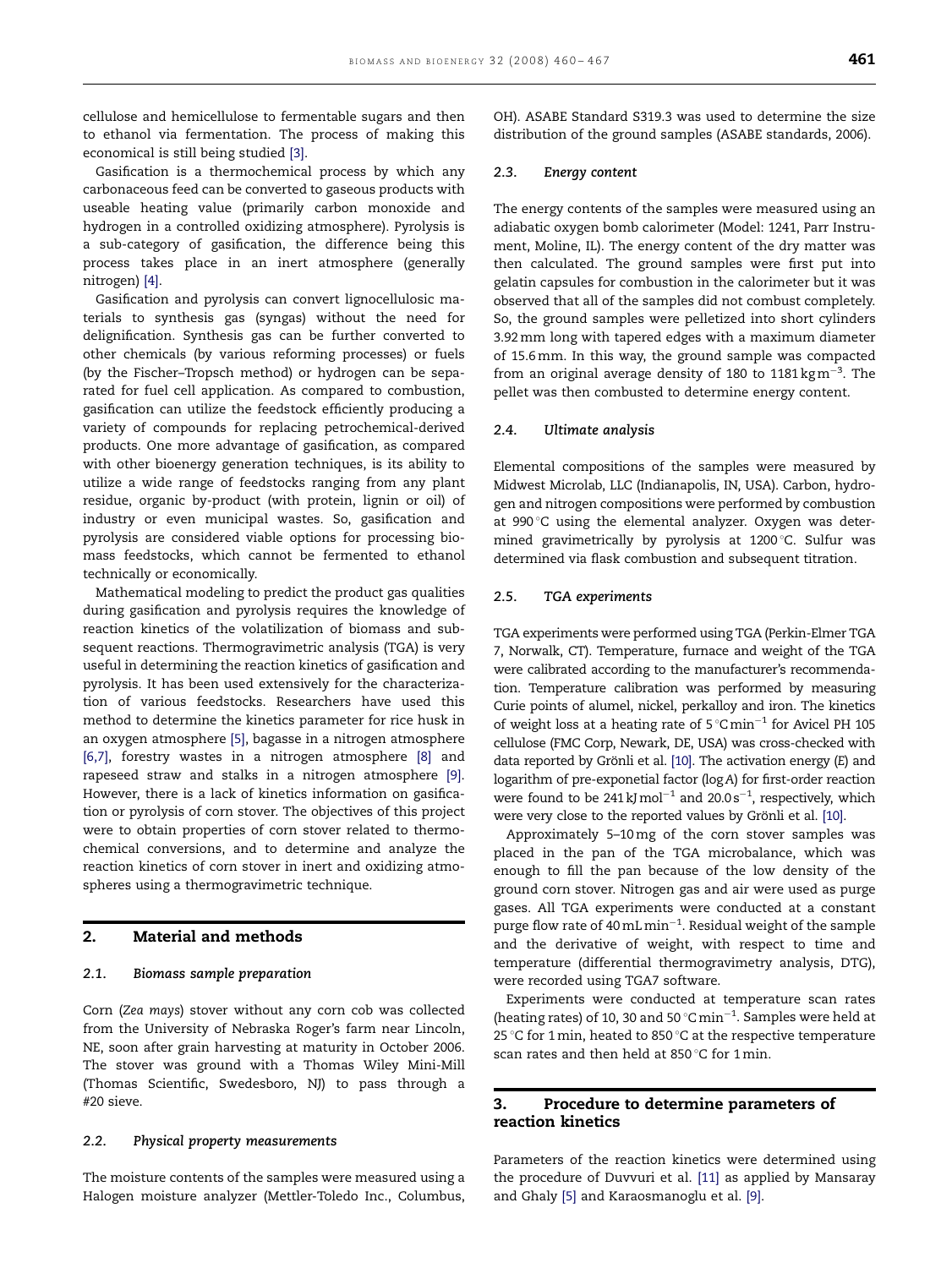Global kinetics of the vitalization reaction can be written as

$$
-\frac{dx}{dt} = kx^n,
$$
\t(1)

where  $x$  is the sample weight,  $k$  the reaction constant and  $n$ the order of the reaction.

Applying the Arrhenius equation,

$$
k = Ae^{-E/RT}.
$$
 (2)

The combined form of the above two equations (1) and (2) can be written in linear form as

$$
\ln\left[\frac{-1}{w_{o}-w_{f}}\frac{\mathrm{d}w}{\mathrm{d}t}\right]=\ln(A)-\left(\frac{E}{RT}\right)+n\ln\left(\frac{w-w_{f}}{w_{o}-w_{f}}\right),\tag{3}
$$

where  $w_0$  is the initial weight at the start of that stage,  $w_f$  the final weight at the end of that stage, w the weight at any time, dw/dt the ratio of change in weight to change in time, A the pre-exponential factor and R the universal gas constant (gas value).

Eq. (3) is of the form

$$
y = B + Cx + Dz, \tag{4}
$$

where

$$
y = \ln\left[\frac{-1}{w_o - w_f}\frac{dw}{dt}\right], \ x = \frac{1}{T}, \ z = \ln\left(\frac{w - w_f}{w_o - w_f}\right),
$$
  

$$
B = \ln(A), \ C = \left(-\frac{E}{R}\right), \ D = n.
$$

The constants B, C, D were estimated by multi-linear regression of the TGA data for each stage using Microsoft Excel.

The integral form of Eq. (1) was used to determine the predicted values of the residual weight using the estimated constants. The predicted values were then compared with the experimental residual weight losses.

## 4. Results and discussion

After grinding the corn stover for all the analyses, the geometric mean diameter or median size of particles was 0.443mm with a standard deviation of 0.181mm. The energy content (higher heating value) of the corn stover pellets was  $18.45\pm0.23$  MJ kg<sup>-1</sup>, which was higher than the energy con-tent of pigeon pea stalk [\[12\]](#page-7-0) and rapeseed straw (17.64 MJ  $\rm kg^{-1}$ ) [\[9\]](#page-7-0) but similar to pine chips (18.98 MJ  $kg^{-1}$ ) [\[13\]](#page-7-0) and rice husk  $(14.42-18.31 \,\mathrm{MJ\,kg^{-1}})$  [\[14\].](#page-7-0)

Tables 1 and 2 summarize the composition of corn stover based on proximate and ultimate analyses [\[15\].](#page-7-0) The elemental compositions obtained by other researchers were similar, but the composition of cellulose, hemicellulose and lignin varied from 28% to 51%, 19.1% to 30.7% and 11% to 16.9%, respectively.

## 4.1. Nitrogen (inert) atmosphere

A typical TGA plot of corn stover in a nitrogen atmosphere is shown in [Fig. 1.](#page-3-0) The first stage of weight loss ranged from 25 °C to around 125 °C [\(Table 3\)](#page-3-0) depending on the heating rate (temperature scan rate), which was clearly distinct from the other stages of weight loss. The derivative plot (DTG) had a separate peak for this zone of weight loss [\(Fig. 1\)](#page-3-0). As suggested by Mansaray and Ghaly [\[5\],](#page-6-0) it may correspond to the loss of water and light volatile compounds in the biomass sample. The low moisture content in our corn stover sample resulted in low weight loss during this stage of weight loss.

Following the first stage, there was negligible weight loss ( $<$ 0.5%) in the temperature range of 160–250 °C. The second phase of weight loss started around 250 °C. The derivative plot of the region between 250 and 850 $\degree$ C showed only one observable peak. When the data between 250 and 850 $\degree$ C were used for determining parameters of reaction kinetics, the  $r^2$ values for the multiple-regression were less than 0.80, and the predicted values deviated from the experimental data. This suggested that there may have been two different reaction stages of weight loss occurring in this region (250–850 $\degree$ C). Then, this region was divided into two regions (stages) by the intersection of the tangents from the descending part of the peak and the linear part of the DTG plot. The temperature at the intersection was 420–470 $\degree$ C depending on the heating rates. Separate reaction kinetics for the temperature ranges of the above resulted in very high  $r^2$  values (>0.90). The predicted weight loss matched the actual experimental weight loss very well [\(Fig. 2](#page-4-0)).

From the above observations, it was concluded that the total of three distinct stages ([Fig. 1](#page-3-0)) represented the global kinetics of weight loss occurring during TGA of corn stover in inert atmosphere.

#### 4.1.1. Parameters of reaction kinetics

The temperature range between 250 and 450 $\degree$ C resulted in reaction kinetics of order 0.75 (close to first-order reaction) with  $r^2$  values greater than 0.90 ([Table 4](#page-4-0)). The activation energy of the reaction during this stage was approximately  $60$  kJ mol $^{-1}$ . Weight loss during this stage was rapid, so it was designated as the active pyrolysis zone. As other researchers [\[22,23\]](#page-7-0) suggested, it may correspond to the major loss (decomposition) of cellulose and hemicellulose components and partial loss of the lignin component of the corn stover. Later, Biagini et al. [\[24\]](#page-7-0) performed TGA analyses of cellulose, hemicellulose and lignin separately and confirmed that TGA plots showed the loss of hemicellulose started first,

| Authors   | Kitani<br>and Hall<br>$[16]$ | Demirbas<br>$[17]$ | Evans<br>et al.<br>[18] | Our corn<br>stover<br>sample |
|-----------|------------------------------|--------------------|-------------------------|------------------------------|
|           | Ultimate analysis (wt% dry)  |                    |                         |                              |
| C         | 43.7                         | 49.5               | 46.5                    | $47.4 + 0.13$                |
| H         | 5.56                         | 5.4                | 5.81                    | $5.01 + 0.11$                |
| $\Omega$  | 43.3                         | 41.8               | 39.7                    | $38.09 + 0.25$               |
| N         | 0.61                         | 0.6                | 0.56                    | $0.77 + 0.03$                |
| S         | 0.01                         |                    | 0.11                    | $0.31 + 0.03$                |
| Cl        | 0.6                          |                    |                         |                              |
|           | Proximate analysis (wt% dry) |                    |                         |                              |
| Ash       | 5.6                          | 3.7                | 7.3                     | $8.18 + 0.08$                |
| Volatiles | 75.2                         |                    | 78.1                    | $74.85 + 1.40$               |

Table 1 – Proximate and ultimate analyses of corn stover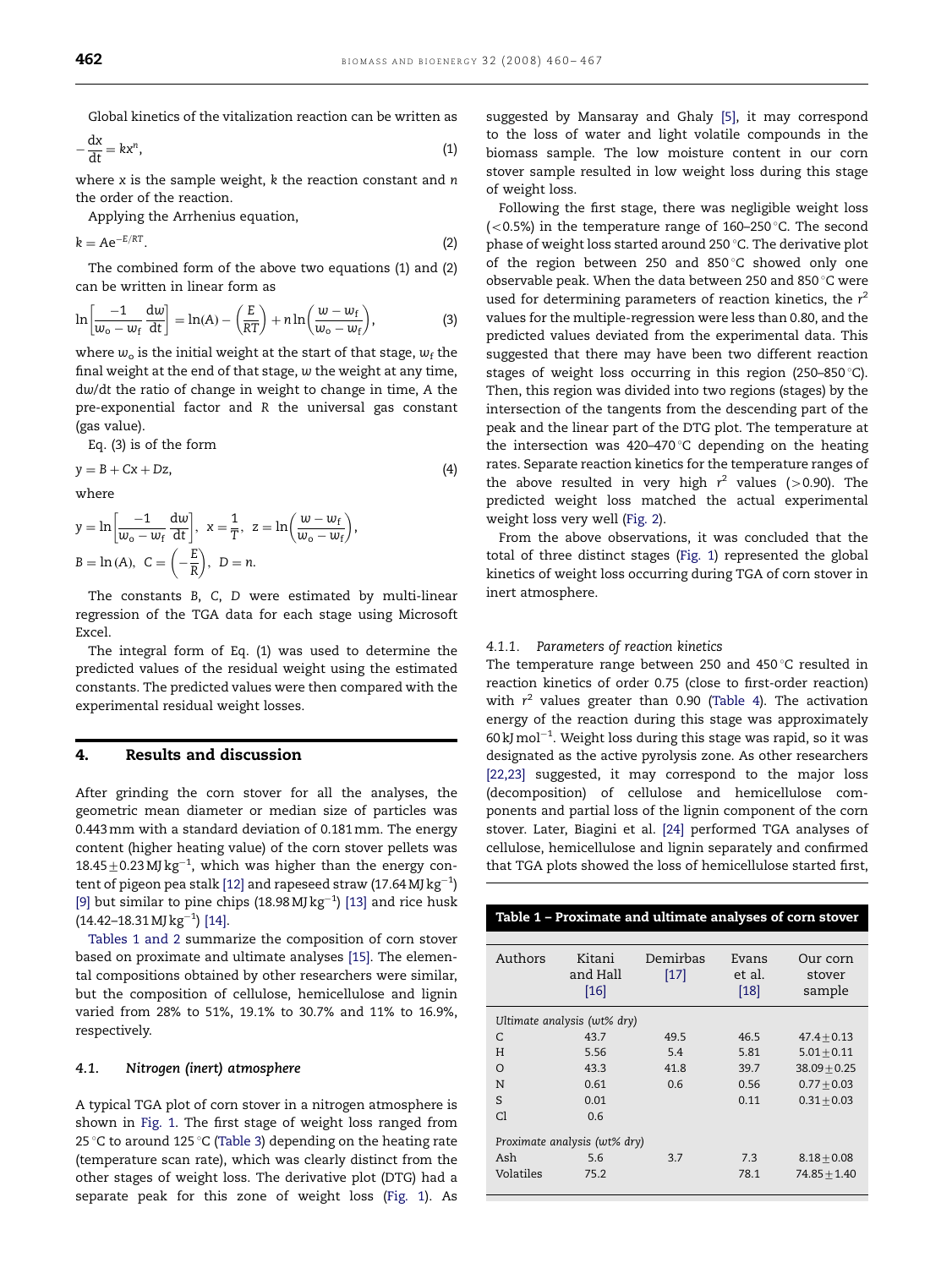<span id="page-3-0"></span>

| Table 2 - Summary of biochemical analyses of corn stover [15] |                            |                              |                           |                             |                              |  |  |
|---------------------------------------------------------------|----------------------------|------------------------------|---------------------------|-----------------------------|------------------------------|--|--|
| Authors                                                       | Lee $[19]$                 | Lynd et al. [20]             | Richard and Trautman [21] | Demirbas [17]               | Evans et al. [18]            |  |  |
| Cellulose<br>Hemicellulose<br>Lignin<br>Total ash+biochemical | 39<br>19.1<br>15.1<br>81.5 | 36.4<br>22.6<br>16.6<br>85.3 | 28<br>28<br>11<br>74      | 51.2<br>30.7<br>14.4<br>100 | 36.8<br>25.4<br>16.9<br>86.4 |  |  |



Fig. 1 – Typical TGA diagram of corn stover in a nitrogen atmosphere.

|                  | $10^{\circ}$ C min <sup>-1</sup> |        | $30^{\circ}$ C min <sup>-1</sup> |        | 50 $^{\circ}$ C min <sup>-1</sup> |        |
|------------------|----------------------------------|--------|----------------------------------|--------|-----------------------------------|--------|
|                  | Temperature $(^{\circ}C)$        | Wt (%) | Temperature $(^\circ C)$         | Wt (%) | Temperature $(^{\circ}C)$         | Wt (%) |
| Stage I          | 25                               | 100    | 25                               | 100    | 25                                | 100    |
|                  | 110                              | 95.92  | 135                              | 94.50  | 140                               | 93.73  |
| Stage II         | 250                              | 91.06  | 260                              | 90.23  | 260                               | 90.38  |
|                  | 420                              | 34.75  | 435                              | 35.17  | 470                               | 34.13  |
| Stage III        | 420                              | 34.75  | 435                              | 35.17  | 470                               | 32.56  |
| Ash+fixed carbon | 850                              | 24.94  | 850                              | 24.89  | 850                               | 24.44  |

which then overlapped with the loss of cellulose. Loss of lignin was slow and occurred over a wide range of temperature.

Following this stage, there was a continuous and slow weight loss from 420-470 to 850 $^{\circ}$ C. The order of the reaction was 0.07, which suggested that it was a zero-order reaction. Because of the slow rate of weight loss, this third stage was represented as the passive pyrolysis zone. As discussed earlier, this stage may have been due to the thermal degradation of lignin or complex high-molecular weight components of corn stover.

The TGA plot of corn stover was similar to the TGA plots of rice husk [\[16\]](#page-7-0) and microalgae [\[25\]](#page-7-0). But the temperature ranges of the stages of rice husk were different from those of the corn stover samples.

## 4.1.2. Effect of heating rate

Heating rate (temperature scan rate) had an effect on the temperature range of the stages of the reaction [\(Fig. 3](#page-5-0) and [Table 4](#page-4-0)). Increasing the heating rate appeared to increase the start and end temperatures of each stage, which may have been due to the heat transfer limitations. Also, it should be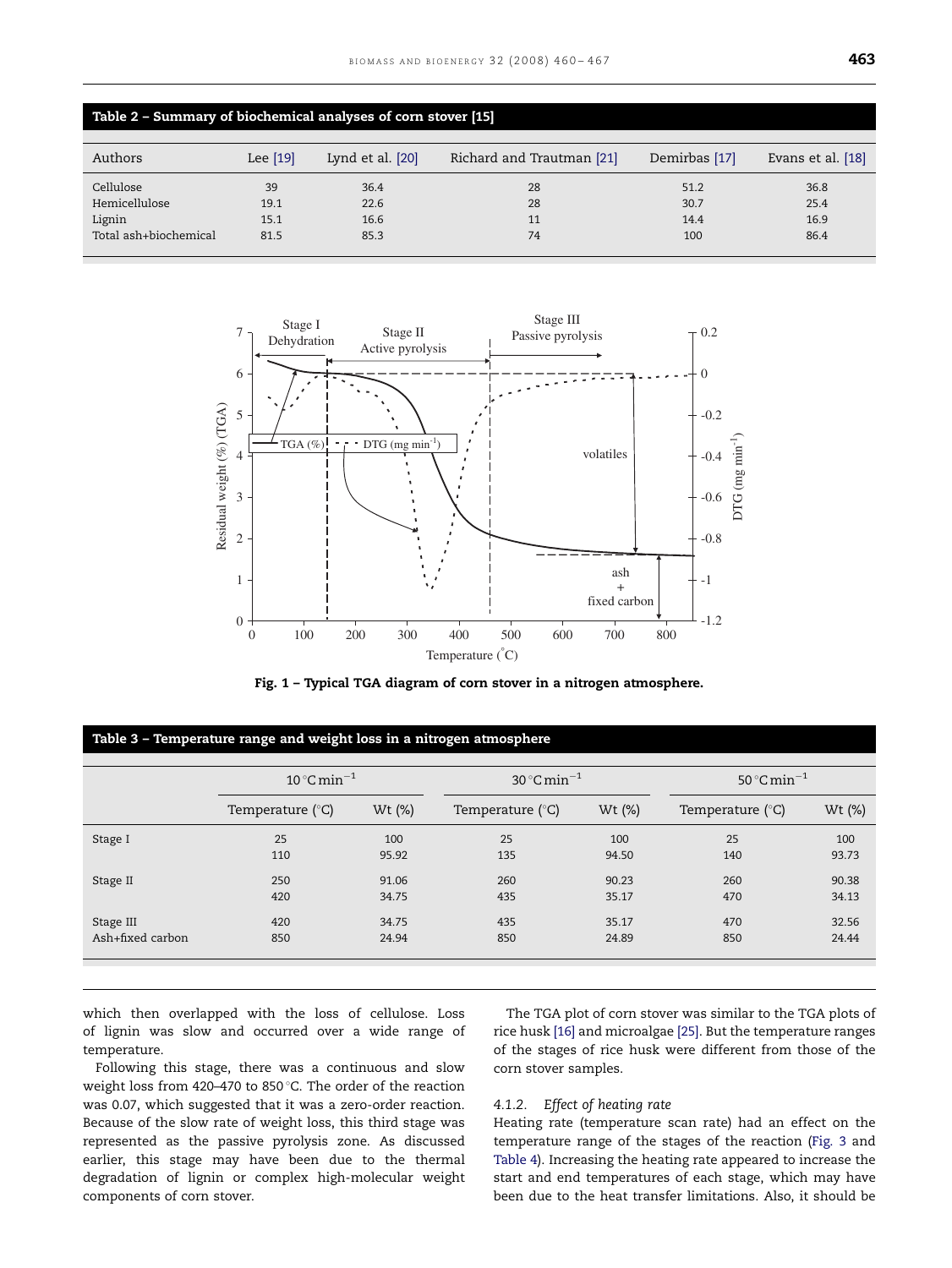<span id="page-4-0"></span>

Fig.  $2$  – Experimental versus predicted weight loss in the temperature range of 250–800  $C$ , assuming two separate stages of weight loss.

| Table 4 – Kinetic parameters during second stage in a<br>nitrogen atmosphere                     |                                                                      |                           |                      |                      |  |  |
|--------------------------------------------------------------------------------------------------|----------------------------------------------------------------------|---------------------------|----------------------|----------------------|--|--|
|                                                                                                  | A $(s^{-1})$                                                         | E (kJ mol <sup>-1</sup> ) | n                    | $r^2$                |  |  |
| 10 °C min <sup>-1</sup><br>$30^{\circ}$ C min <sup>-1</sup><br>50 $^{\circ}$ C min <sup>-1</sup> | $1.35 \times 10^{4}$<br>$7.33 \times 10^{4}$<br>$4.42 \times 10^{4}$ | 57.95<br>62.62<br>58 94   | 0.74<br>0.76<br>0.83 | 0.91<br>0.92<br>0.91 |  |  |

noted that temperatures mentioned herein may not have been the actual sample temperature, but rather the temperatures of the purge gas flowing over the sample near the sample holder (generally typical of thermogravimetric instruments). High heating rates and large mass loading tend to deflect the measured temperature from the actual sample temperature [\[26\].](#page-7-0) With an increase in heating rate, a longer time may be required for the purging gas to reach equilibrium with the temperature of the furnace or the sample because of the heat transfer limitations. However, as expected, heating rate did not affect the total weight loss at any stage.

## 4.2. Air atmosphere (oxidizing)

In an air atmosphere, the TGA plots ([Fig. 4](#page-5-0)) clearly suggested that there were three stages of weight loss. The first stage in the oxidizing atmosphere ranged from 25 to 115-140  $\degree$ C ([Table](#page-5-0) [5\)](#page-5-0). It was very similar to the first stage in the inert atmosphere. The loss of water and volatilization of light molecules may have contributed to weight loss in this stage.

Similar to the inert atmosphere condition, the weight loss between the end of the first stage (130 $\degree$ C) and the start of the next stage (240 $^{\circ}$ C) was much less (<5%). The second stage of weight loss ranged from 240 to 350-400 $\degree$ C. In this region, there was a very large weight loss  $(\sim 70%)$  at a very high rate

(>10%  $\degree$ C $^{-1}$ ) as compared with the amount ( $\sim$ 56%) and rate of weight loss (<0.7%  $°C^{-1}$ ) in the inert atmosphere, which may have been as a result of the oxidation of a substantial part of the corn stover.

Separation between the second and third stages in the oxidizing atmosphere was very clear. The temperature range of this separation was between 350 and 420  $\degree$ C at the heating rate of 30 and 50  $^{\circ}$ C $\,\mathrm{min^{-1}}$  ([Fig. 5](#page-6-0) and [Table 5\)](#page-5-0). During the third stage, which ranged from 400 to 560 $\degree$ C, there was a small amount of weight loss ( $\sim$ 10%) at a slower rate. The weight loss in the third stage was very much lower as compared with the second stage and also as compared with weight loss during the third stage in an inert atmosphere. Also, the third stage in the oxidizing atmosphere had a very narrow temperature range as compared with the third stage in the inert atmosphere. This suggests that the third stage in the inert and oxidizing atmospheres were different.

The trend of the TGA plot of corn stover in an air atmosphere was very similar to the TGA plot of rice husk in an oxygen atmosphere performed by Mansaray and Ghaly [\[5\]](#page-6-0). This suggested that the amount of oxygen in the air atmosphere in our experiment was sufficient for oxidation of a small amount of corn stover particles ( $\sim$ 5-10mg). However, the weight loss in the third stage of corn stover was less than that of rice husk. This may have been due to the smaller amount of lignin in corn stover (10–13%) as compared with rice husk  $(\sim$ 20%).

## 4.2.1. Parameters of reaction kinetics

Kinetics of weight loss in air atmosphere at a heating rate of  $10^{\circ}$ Cmin<sup>-1</sup> was similar to that in nitrogen atmosphere ([Table 6\)](#page-6-0). But, at higher rates of 30 and  $50^{\circ}$ Cmin<sup>-1</sup> the reaction during the second stage occurred very rapidly and activation energies (125-140 kJ mol<sup>-1</sup>) were higher than activation energies in nitrogen atmosphere (58–63 kJ mol $^{-1}$ ).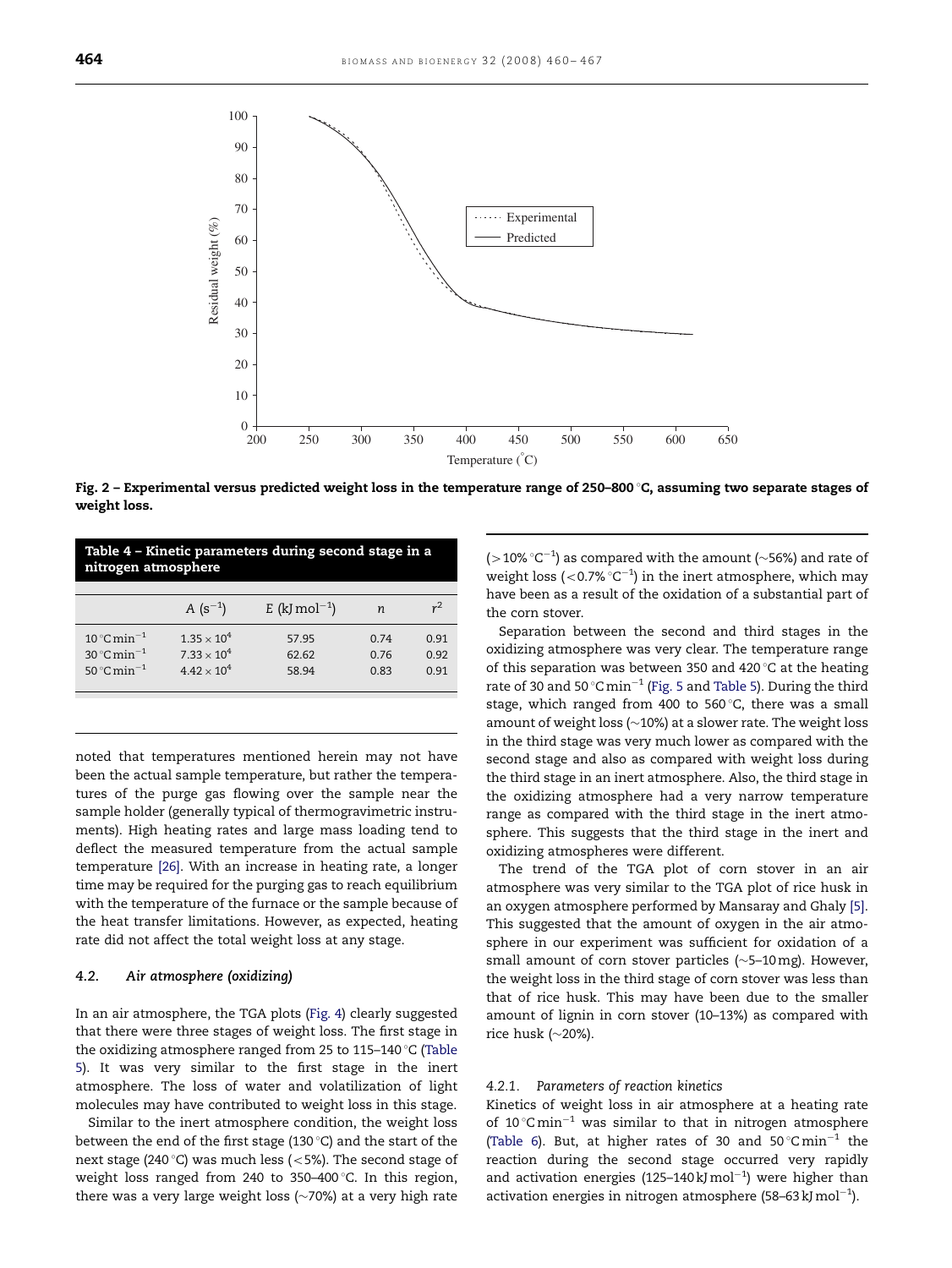<span id="page-5-0"></span>

Fig. 3 – Effect of heating rates on TGA plot of corn stover in a nitrogen atmosphere.





|                  | Table 5 - Temperature range and weight loss in an air atmosphere |                |                                   |                |                                   |                |
|------------------|------------------------------------------------------------------|----------------|-----------------------------------|----------------|-----------------------------------|----------------|
|                  | $10^{\circ}$ C min <sup>-1</sup>                                 |                | 30 $^{\circ}$ C min <sup>-1</sup> |                | 50 $^{\circ}$ C min <sup>-1</sup> |                |
|                  | Temperature $(^{\circ}C)$                                        | Wt (%)         | Temperature ( $\degree$ C)        | Wt (%)         | Temperature $(^{\circ}C)$         | Wt (%)         |
| Stage I          | 25<br>115                                                        | 100<br>96.61   | 25<br>135                         | 100<br>95.96   | 25<br>130                         | 100<br>96.42   |
| Stage II         | 220<br>400                                                       | 93.85<br>31.03 | 245<br>350                        | 92.22<br>12.76 | 250<br>350                        | 92.55<br>13.19 |
| Stage III        | 400<br>540                                                       | 31.03<br>7.99  | 410<br>560                        | 12.49<br>8.48  | 430<br>565                        | 12.88<br>10.30 |
| Ash+fixed carbon | 850                                                              | 6.88           | 850                               | 7.43           | 850                               | 9.75           |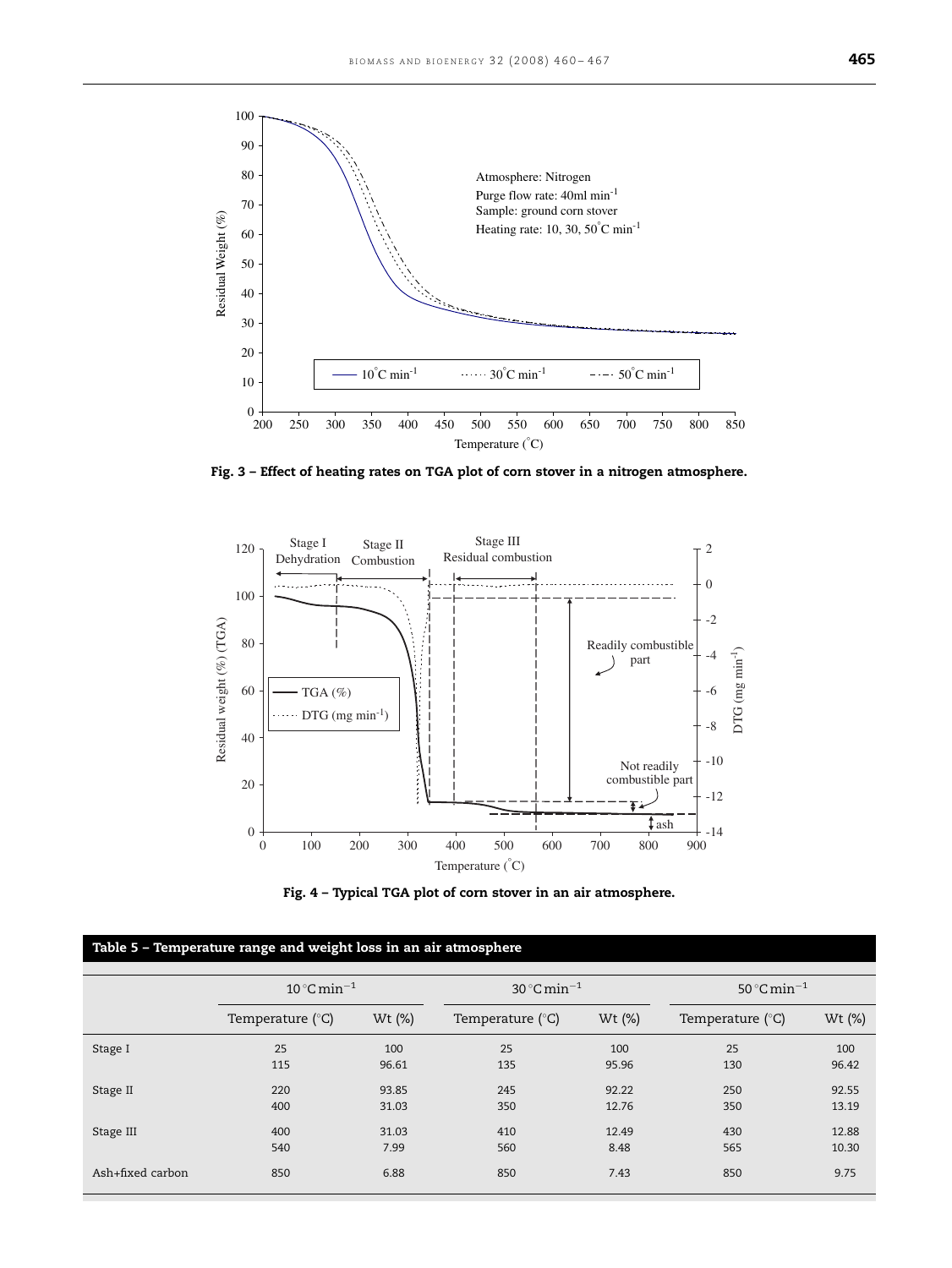<span id="page-6-0"></span>

Fig. 5 – Effect of heating rates on thermogravimetric plot of corn stover in an air atmosphere.

| Table 6 - Kinetic parameters during second stage in an<br>air atmosphere                         |                                                                                          |                           |                      |                      |  |  |
|--------------------------------------------------------------------------------------------------|------------------------------------------------------------------------------------------|---------------------------|----------------------|----------------------|--|--|
|                                                                                                  | A $(s^{-1})$                                                                             | E (kJ mol <sup>-1</sup> ) | n                    | $r^2$                |  |  |
| 10 °C min <sup>-1</sup><br>$30^{\circ}$ C min <sup>-1</sup><br>50 $^{\circ}$ C min <sup>-1</sup> | 1.92 $\times$ 10 <sup>4</sup><br>$1.12 \times 10^{11}$<br>3 32 $\times$ 10 <sup>12</sup> | 57.32<br>125.59<br>139.13 | 0.75<br>0.53<br>0.76 | 0.81<br>0.96<br>0.92 |  |  |

#### 4.2.2. Effect of heating rate

Similar to inert atmosphere, the heating rate (temperature scan rate) tended to slightly increase the start and end temperatures of each stage (Fig. 5 and [Table 5](#page-5-0)). At a slow heating rate of 10  $^{\circ}$ C $\rm min^{-1}$ , the weight loss was similar to the weight loss at the higher heating rates of 30 or 50  $^{\circ}$ C $\min^{-1}$  up to the first stage of weight loss (Fig. 5). However, beyond that the weight loss for the 10 $^{\circ}$ Cmin $^{-1}$  heating rate was unexpectedly different than at higher heating rates in an air atmosphere. At the slow heating rate of  $10^{\circ}$ Cmin<sup>-1</sup>, the weight loss (63%) during the second stage was lesser than the corresponding weight loss (80%) at the higher heating rate, which suggests that the combustion of corn stover at 10 °C min<sup>-1</sup> was incomplete up to 420 °C. The rate of weight loss at 10 $^{\circ}$ C $\rm min^{-1}$  was also much lower than the rate of weight loss at the higher heating rates of 30 and 50  $^{\circ}$ Cmin<sup>-1</sup>. The residual weight losses of 23% and 3–4% then occurred during the third stage of slow and fast heating rates, correspondingly.

## 5. Conclusions

TGA of corn stover in an inert (nitrogen) atmosphere suggests that there were three distinct stages of weight loss. The first stage ranged from 25 to 125 $\degree$ C, the second stage from 250 to 450 °C and the third stage from 420-470 to 850 °C. The second stage (active pyrolysis zone) was very close to a first-order reaction. The activation energy of this stage was approximately  $60 \text{ kJ}$  mol<sup>-1</sup>.

The weight losses in the oxidizing atmosphere also had three stages. The first stage (25–125  $\degree$ C) was similar to that in the inert atmosphere. The second stage, however, in this case occurred very rapidly and contributed to most of the weight loss (around 70%). The third stage, which ranged from 400 to 560 $\degree$ C, contributed to 10% of the weight loss.

## Acknowledgments

We would like to thank Dr. Yongkui Wen and Dr. Alexander Goponenko of the Department of the Engineering Mechanics, University of Nebraska, for their help in performing TGA experiments. This research was conducted, in part, with funds from the Agriculture Research Division at the University of Nebraska-Lincoln.

REFERENCES

- [1] McKendry P. Energy production from biomass (Part I): overview of biomass. Bioresource Technology 2002;83:37–46.
- [2] Kadam LK, McMillan JD. Availability of corn stover as a sustainable feedstock for bioethanol production. Bioresource Technology 2003;88:17–25.
- [3] Lee J. Biological conversion of lignocellulosic biomass to ethanol. Journal of Biotechnology 1996;56:1–24.
- [4] Higman C, Burgt M. Gasification. Burlington, MA, USA: Elsevier; 2003.
- [5] Mansaray GK, Ghaly AE. Determination of kinetic parameters of rice husks in oxygen using thermogravimetric analysis. Biomass and Bioenergy 1999;17:19–31.